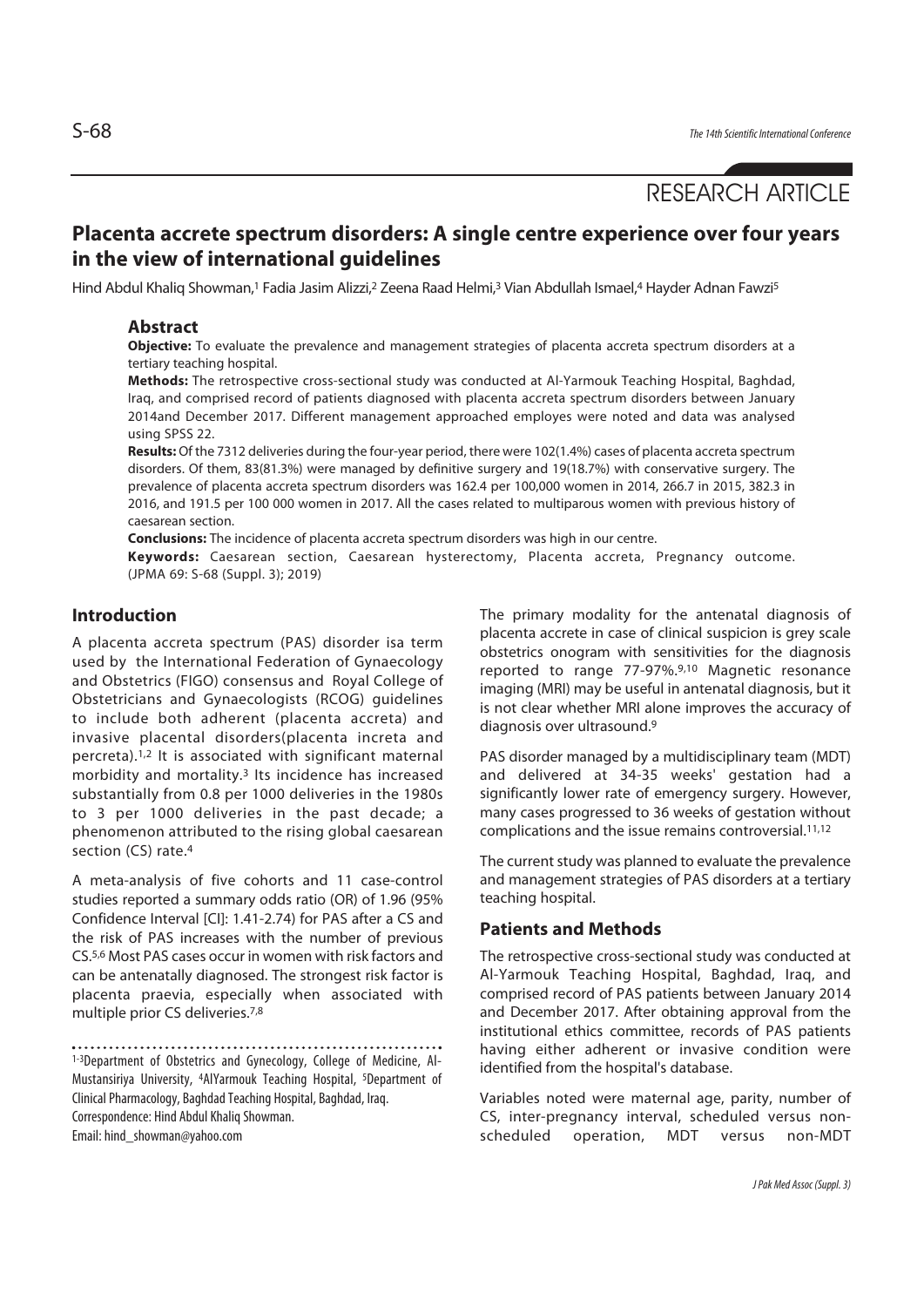### The 14th Scientific International Conference  $\mathsf{S}\text{-}\mathsf{69}$

management approach, weeks of gestation at the time of diagnosis and at the time of intervention, antenatal versus intraoperative diagnosis, caesarean hysterectomy versus conservative approach surgery, estimated blood loss (EBL), transfusion of blood and blood products, intraoperative complications including vascular, bladder, ureteral and bowel injury, postoperative complications including respiratory distress syndrome (RDS), admission to respiratory care unit (RCU) and wound infection, second operation, maternal postoperative length of hospital stay (LOS), and early neonatal mortality rate.

In all cases the diagnosis depended on trans-abdominal ultrasound with Doppler done antenatally or just before the operation in emergency situation. MRI was used in selective cases only.

The components of MDT were obstetrical anaesthesia consultant with expert theatre team, expert obstetric consultant to discuss surgical choices and to assess the need for involvement of other surgical services, like surgeon, urologist and vascular surgeon, haematologist, neonatologist, radiologist with focussed expertise in

Table-1: The yearly incidence of placenta accreta spectrum (PAS) disorders.

Three-way indwelling catheter was inserted routinely preoperatively. Blood bank notification was given in all cases and packed red blood cells (RBCs) with thawed fresh frozen plasma (FFP) was prepared in the theatre before surgery.

SPSS 22 was used for statistical analysis.

Anderson darling test was used to see if the continuous variables followed normal distribution which was the case and they were presented as mean and standard deviation (SD). Discrete variables were presented as frequencies and percentages. Chi square test was used to analyse the discrete variables, while independent t-test was used to analyse the differences in mean values. P.0.05 was considered significant.

#### **Results**

Of the 7312 deliveries during the four-year period, there were 102(1.4%) PAS cases. Of them, 83(81.3%) were managed by definitive surgery and 19(18.7%) with conservative surgery. PAS prevalence was 162.4 per 100,000 women in 2014, 266.7 in 2015, 382.3 in 2016, and 191.5 per 100 000 women in 2017 (Table-1). The

|                                                | 2014        | 2015        | 2016        | 2017        |
|------------------------------------------------|-------------|-------------|-------------|-------------|
|                                                |             |             |             |             |
| Total PAS per year (102)                       | 22          | 38          | 28          | 14          |
| Definite-surgery (83)                          | 18          | 32          | 23          | 10          |
| Conservative-surgery (19)                      |             |             |             |             |
| Total deliveries per year                      | 13546       | 14247       | 7324        | 7312        |
| Incidence per year per 100,000                 | 162.4       | 266.7       | 382.3       | 191.5       |
| 95% Confidence Interval (CI) of Incidence/year | 155.6-169.2 | 258.3-275.2 | 368.2-396.4 | 181.4-201.5 |

obstetric imaging and abnormal placentation, as well as expert theatre nursing staff.

In general, timing depended on patient condition. The definite and recommended treatment was planned preterm delivery at 36 weeks of gestation by caesarean hysterectomy usually under general anaesthesia while leaving the placenta in situ to overcome the possibility of severe haemorrhage when trying to remove adherent placenta.

Conservative management was resection of that portion of the uterine wall that included the morbidly adherent placenta, followed by uterine reconstruction, over swing, intrauterine packing with or without bilateral uterine arteries ligation. Caesarean delivery and keeping the placenta in without removing the uterus had no place in the practice.

number of elective surgeries was significantly higher in 2015 and 2016 (p<0.05) compared to emergency procedures which was significantly higher in 2014 (p<0.05) and the mean operative time was significantly higher in 2014 as well (p<0.05). History of CS, EBL, FFP and foetal mortality rates were compared on a year-toyear basis (Table-2).

Maternal complications encountered in each year of the four-year study were also noted (Table-3).

#### **Discussion**

The incidence of PAS varies across geographic populations and as a result of different definitions of 'placenta accreta'. A review of 34 studies reported an average incidence of 189/100,00013 compared to our findings of 162.4 in 2014, 266.7 in 2015, 382.3 in 2016, and 191.5 in 2017. This high incidence may be attributed to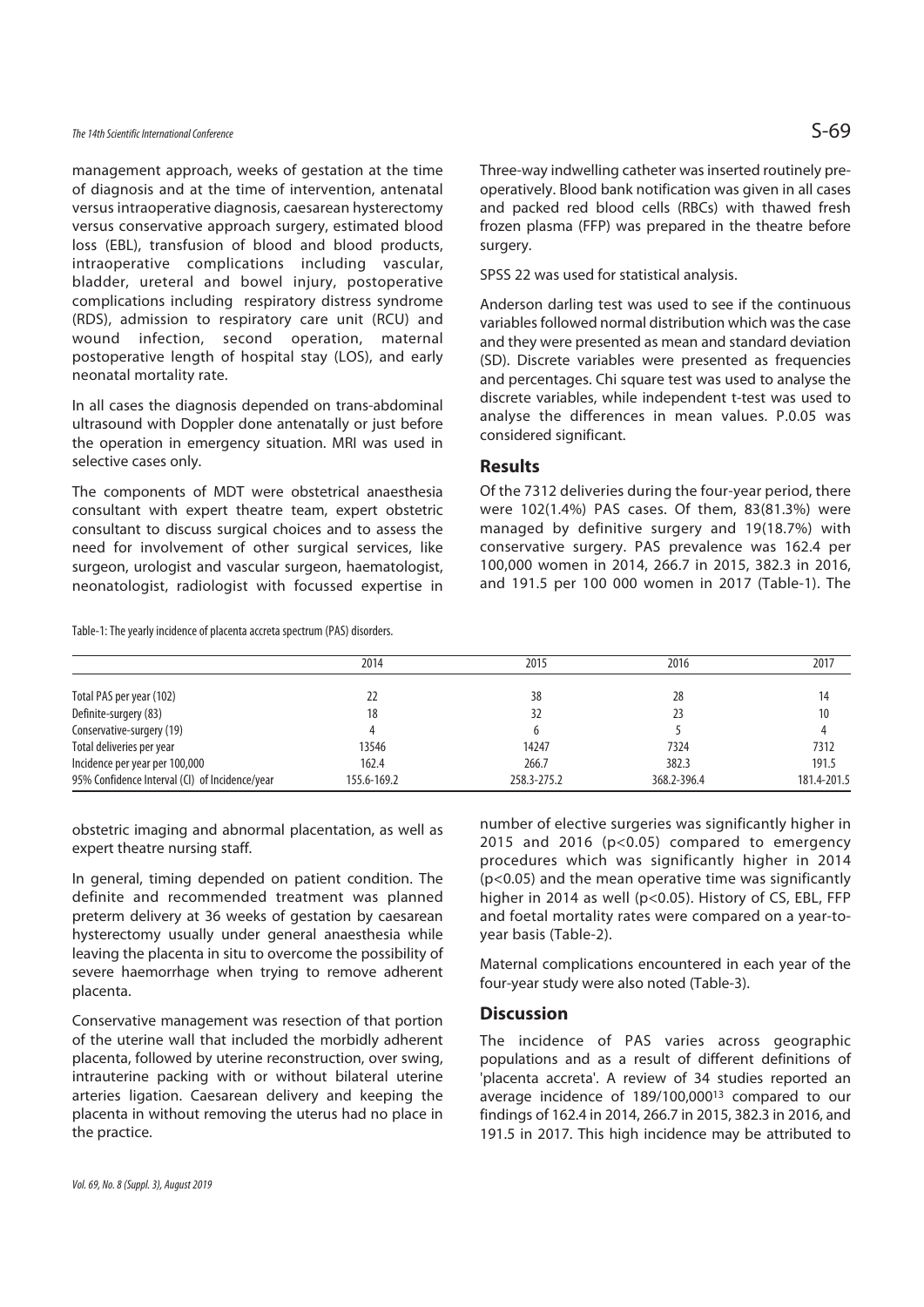Table-2: Operative details of definitive surgery.

| <b>Variables</b>                   | 2014          | 2015          | 2016          | 2017          | p-value   |
|------------------------------------|---------------|---------------|---------------|---------------|-----------|
| Type of Caesarean Section (CS)     |               |               |               |               |           |
| Elective                           | 11(61.1%)     | 25 (78.12%)   | 18 (78.26%)   | 8 (80.0%)     | 0.062     |
| Emergency                          | 7 (38.88%)    | 7 (21.87%)    | 5(21.74%)     | $2(20.0\%)$   |           |
| Opertion duration (hours)          | $2.2 \pm 0.4$ | $2.1 \pm 0.7$ | $2.1 \pm 0.6$ | $2.1 \pm 0.6$ | 0.004     |
| Team                               |               |               |               |               |           |
| <b>MDT</b>                         | 10 (55.6%)    | 21 (65.62%)   | 16 (69.56%)   | 7 (70.0%)     | 0.793     |
| Non-MDT                            | 8(44.4%)      | 11 (34.37%)   | 7 (30.43%)    | 3 (30.0%)     |           |
| Type of accrete                    |               |               |               |               |           |
| Accreta                            | 16 (88.88%)   | 29 (90.6%)    | 20 (86.95%)   | 8 (80.0%)     | <b>NA</b> |
| Incrreta                           | 1(5.55%)      | 2(6.25%)      | $1(4.34\%)$   | $1(10.0\%)$   |           |
| Percrreta                          | $1(5.55\%)$   | $1(3.1\%)$    | $2(8.69\%)$   | $1(10.0\%)$   |           |
| Placenta Previa grade              |               |               |               |               |           |
| 1                                  | $1(5.6\%)$    | $0(0.0\%)$    | $1(4.34\%)$   | $0(0.0\%)$    | <b>NA</b> |
| $\overline{2}$                     | $1(5.6\%)$    | $1(3.1\%)$    | $1(4.34\%)$   | $1(10.0\%)$   |           |
| 3                                  | 6 (33.3%)     | 8 (25.0%)     | 5 (21.73%)    | $2(20.0\%)$   |           |
| $\overline{4}$                     | 10 (55.6%)    | 23 (71.87%)   | 16 (69.56%)   | $7(70.0\%)$   |           |
| Site                               |               |               |               |               |           |
| Anterior                           | 7 (38.88%)    | 7(21.87%)     | 5(21.73%)     | 3(30%)        | <b>NA</b> |
| Central                            | 10(55.55%)    | 23(71.87%)    | 21(69.56%)    | 9(70%)        |           |
| Posterior                          | 1(5.55%)      | 2(6.25%)      | 2(8.69%)      | $0(0.0\%)$    |           |
| Procedure                          |               |               |               |               |           |
| TAH                                | 16 (88.9%)    | 31 (96.87%)   | 22(95.65%)    | 9 (90.0%)     | 0.639     |
| Sub total                          | $2(11.1\%)$   | 1(3.23%)      | $1(4.34\%)$   | $1(10.0\%)$   |           |
| EBL                                |               |               |               |               |           |
| $1 - 1.5$                          | 3 (16.66%)    | 7 (21.87%)    | 5 (21.73%)    | 3 (30.0%)     | NA        |
| $1.5 - 2.0$                        | 5(27.8%)      | 16 (50.0 %)   | 10 (43.47%)   | $5(50.0\%)$   |           |
| $2.0 - 2.5$                        | 7 (38.89%)    | 6 (19.2 %)    | $6(26.0\%)$   | $1(10.0\%)$   |           |
| >2.5                               | 3(16.66%)     | 3 (9.37 %)    | $2(8.69\%)$   | $1(10.0\%)$   |           |
| <b>Blood unite</b>                 | $6.2 \pm 2.3$ | $4.9 \pm 2.9$ | $5.5 \pm 2.5$ | $5.5 \pm 1.6$ | 0.008     |
| Cryoprecipitate                    | $2.3 \pm 1.5$ | $2.0 \pm 2.1$ | $2.3 \pm 3.7$ | $2.6 \pm 0.7$ | < 0.001   |
| <b>FFP</b>                         | $2.3 \pm 1.5$ | $2.7 \pm 2.3$ | $2.1 \pm 3.1$ | $2.6 \pm 0.7$ | < 0.001   |
| Admission pre-operation (days)     | $3.8 \pm 1.8$ | $5.7 \pm 0.7$ | $5.5 \pm 0.6$ | $5.8 \pm 0.6$ | < 0.001   |
| Post-operation admission           | $6.8 \pm 1.4$ | $5.1 \pm 3.0$ | $5.2 \pm 1.7$ | $5.3 \pm 1.3$ | 0.963     |
| <b>Failed Conservative surgery</b> | $2(11.1\%)$   | $2(6.2\%)$    | $2(8.6\%)$    | $1(10\%)$     | 0.941     |
| Gender                             |               |               |               |               |           |
| Male                               | 11 (61.1%)    | 19 (59.4%)    | 14 (60.86%)   | $6(60.0\%)$   | 0.999     |
| Female                             | 7 (38.88%)    | 13 (40.6%)    | 9 (39.13%)    | 4 (40.0%)     |           |
| <b>Foetal mortality</b>            | 1(5.55%)      | 2(6.25%)      | $1(4.34\%)$   | $0(00.0\%)$   | 0.995     |

NA: not applicable; MDT: Multidisciplinary team; TAH: Total abdominal hysterectomy; EBL: estimated blood loss; FFP: Fresh frozen plasma.

higher incidence of CS as well as the study site being a referral centre with standardisation measurement used to manage PAS.

A recent meta-analysis reported an OR of 1.96 (95% CI: 1.41-2.74) for PAS disorders after a CS. The ORs for PAS disorders in a subsequent pregnancy increased from 8.6 (95% CI: 3.5-21.1) after one prior CS to 17.4 (95% CI: 9.0- 31.4) after two previous CS, and to 55.9 (95% CI: 25.0- 110.3) after three or more prior CS deliveries.<sup>14,15</sup>

The main method for the diagnosis of PASa the study site was trans-abdominal ultrasound with Doppler study. Transvaginal ultrasound had not been used despite the fact that it is superior to trans-abdominal ultrasound and is recommended by RCOG guideline.2

In PAS, notification to the blood bank should be given and the availability of blood and blood products should be ensured for the patient. The blood bank also should have a well-established massive transfusion protocol, as the median EBL in 3 well-characterised series of accreta cases was 2.5-3.0 L.12

The recommended time to perform elective CS with PAS cases in our centre was 36 weeks of gestation which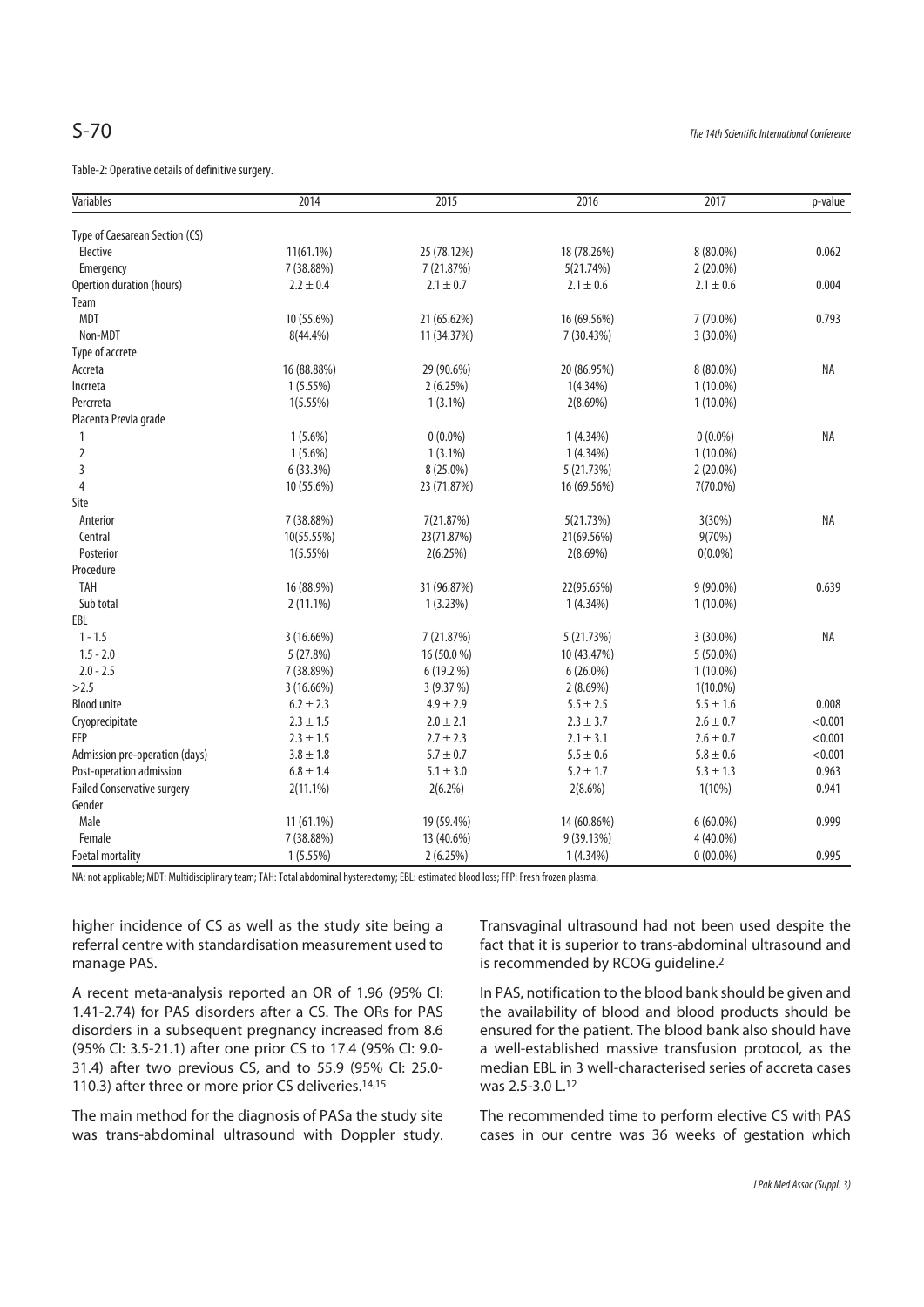Table-3: Severe maternal morbidity associated with definitive surgical treatment.

|                                            | 2014         | 2015        | 2016        | 2017        |
|--------------------------------------------|--------------|-------------|-------------|-------------|
| Intensive Care Unit (ICU) admission        | 4 (22.22%)   | 5(15.62%)   | 4 (17.39%)  | $2(20.0\%)$ |
| Blood transfusion $>2L$                    | 10(55.55%)   | 9(28.12%)   | 8(34.78%)   | 3(30%)      |
| DIC                                        | $2(11.1\%)$  | 3(9.37%)    | $2(8.6\%)$  | $1(10\%)$   |
| Operative time (>120 min)                  | $11(61.1\%)$ | 10(31.25%)  | 9(39.13%)   | $4(40.0\%)$ |
| Internal iliac artery ligation(IIAL)       | $2(11.1\%)$  | 4 (12.5%)   | $3(13.0\%)$ | $1(10\%)$   |
| Early operative complications              |              |             |             |             |
| Bladder injury                             | $2(11.1\%)$  | 4 (12.5%)   | $3(13.0\%)$ | $2(20.0\%)$ |
| Ureteric injury                            | $2(11.1\%)$  | 4 (12.5%)   | $3(13.0\%)$ | $1(10.0\%)$ |
| <b>Early Second operation</b>              |              |             |             |             |
| Failure of conservative surgery            | 3(16.6%)     | 3(9.37%)    | $2(8.6\%)$  | $1(10\%)$   |
| Damage control second operation            | 1(5.55%)     | $1(3.1\%)$  | $0(0\%)$    | $0(0\%)$    |
| Late complications                         |              |             |             |             |
| Fistulae (vesico or uretrovaginal)         | $2(11.11\%)$ | 2(6.25%)    | 2(8.7%)     | $1(10\%)$   |
| Thromboembolism (Deep Vein Thrombosis)     | 1(5.55%)     | $0(0.0\%)$  | 1(4.34%)    | $0(0.00\%)$ |
| Significant Wound infection                | 1(5.55%)     | $1(3.1\%)$  | 1(4.34%)    | $0(0.00\%)$ |
| Maternal mortality                         | $0(0.00\%)$  | $0(0.00\%)$ | $0(0.00\%)$ | $0(0.00\%)$ |
| DIC Discominated Intravaccular Conculation |              |             |             |             |

DIC:Disseminated Intravascular Coagulation

agreed with a study,<sup>16</sup> while the recommendation by the RCOG is 35-36 weeks unless emergency condition arises.2 Most other guidelines, including American College of Obstetricians and Gynaecologists (ACOG) and FIGO recommended 34-35 weeks of gestation as a time for an elective operation.<sup>1,17</sup>

All elective cases were managed by MDT and emergency one by at least consultant and specialist obstetrician and<br>anaesthetist. This team-based assessment is anaesthetist. This team-based assessment is recommended and is likely to improve maternal outcomes and should be encouraged on a regional basis as seen in multiple studies.18

CS hysterectomy with the placenta left in situ is the recommended operation for PAS cases unless the affected area is feasible for resection and / or over sewing with or without bilateral uterine artery ligation.<sup>19</sup>

In the current study the number of elective versus emergency surgeries was higher in 2017 and lower in 2014 (80% versus 61%) and that decline in the number of emergency operations may be attributed to more awareness and early antenatal detection and referral to the tertiary centre. The overall outcome was reasonable in both elective and emergency cases and which is in line with a study which revealed that emergency deliveries still have reasonably good outcomes if performed in a centre of excellence with MDT.20

Failure of conservative surgery after trying to preserve the uterus ranged from 8.6% in 2016 to 16.6% in 2014. This incidence was lower than that seen in a systemic review study in 2015 which reported incidence of failure up to 30%.21

PAS is associated with severe maternal morbidity, and in the current study the incidence of admission to ICU was 2- 5% due to RDS and delayed recovery from anaesthesia, and the incidence of ureteric injury was 10-13% which was comparable to a study.20

Significant intraoperative bleeding with 30-55% of cases over the study period had blood loss more than 2 litres with disseminated intravascular coagulation (DIC) encountered in around 10% and managed by massive blood transfusion with damage control surgery. A study revealed median blood loss in PAS to be 3000mL, with a median of 5 units of red cells transfused and 41.7% had an estimated blood loss of  $\geq$  5000ml.<sup>22</sup>

Foetal death in the current study was around 4-6% which was comparable to a study reporting 3-4%.<sup>23</sup> This can be decreased by using ultrasound Doppler.24

#### **Conclusions**

The incidence of PAS was variable over the four years of the study, and it was relatively higher than global data because of high parity and higher number of CS. Maternal and foetal outcomes were comparable.

#### **Disclaimer:** None.

#### **Conflict of Interest:** None.

**Source of Funding:** The Department of Obstetrics and Gynaecology, Al-Mustansiriyah Medical College, Al-Yarmouk Teaching Hospital, Baghdad, Iraq.

#### **References**

1. Jauniaux E, Chantraine F, Silver RM, Langhoff-Roos J. FIGO